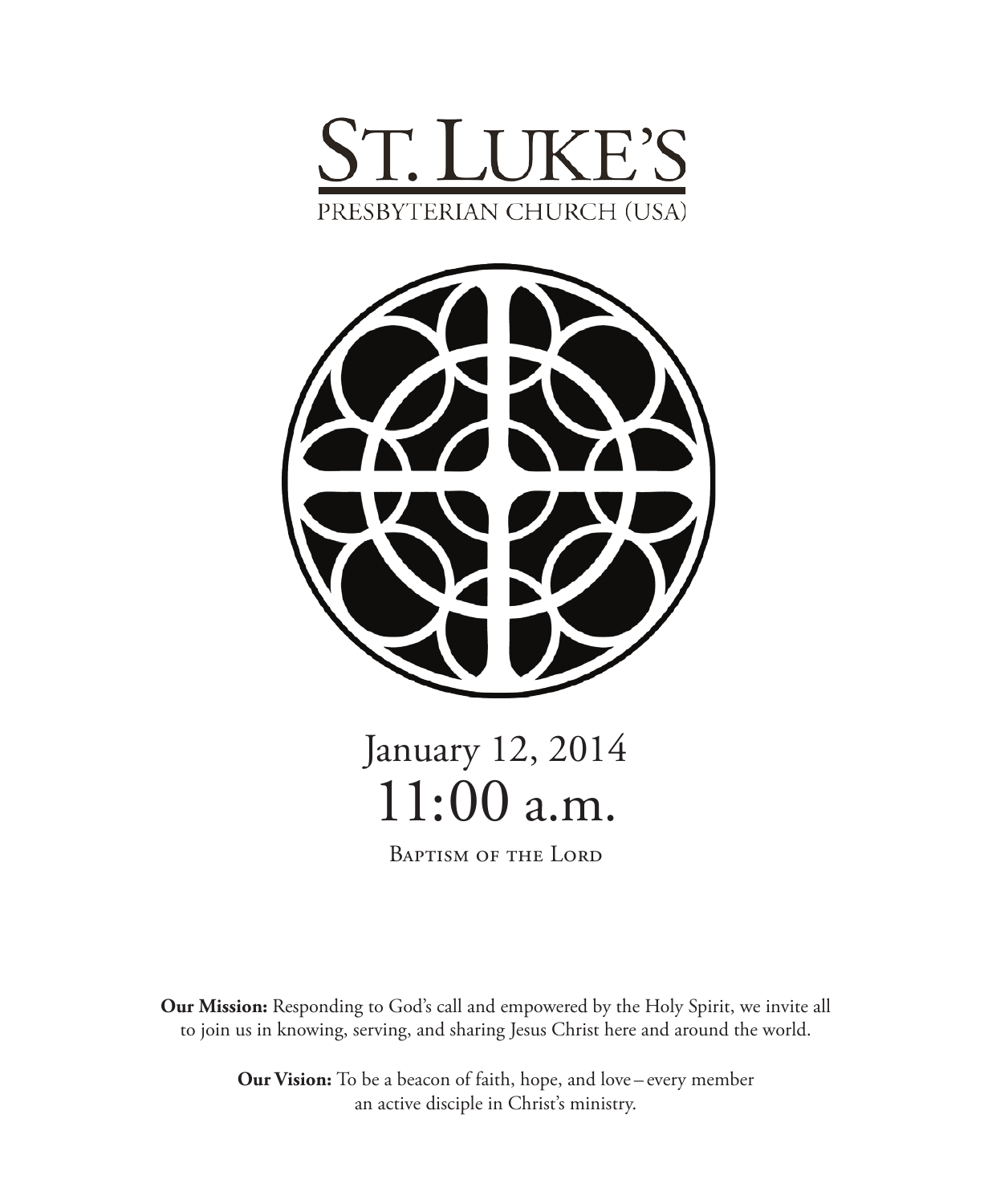

# St. Luke's

PRESBYTERIAN CHURCH (USA) 1978 Mt. Vernon Road Dunwoody, Georgia 30338-4617 770-393-1424 www.slpres.org

8:30 a.m. Chapel Communion Service 9:30 a.m. Sunday School 11:00 a.m. Sanctuary Worship Service *Nursery provided for all services and Sunday School*

> OFFICE HOURS: Mon. - Fri., 8:30 a.m. - 4:30 p.m.

Dr. Jason Whitener, Pastor Rev. Shannon Dill, Associate Pastor Rev. Phil Brown, Associate Pastor Dr. E. Moss Robertson, Pastor Emeritus



**That All May Worship:** St. Luke's strives to be a welcoming church for all. Assistive hearing devices, large print hymnals, large print bulletins and pew cushions are available. Please contact an usher for further assistance.

**Parents:** During the worship service, if necessary, the parlor is a comfortable place to be with your child and still see the service. Children's Worship Notebooks are available for all ages on the shelves in the Narthex (Sanctuary lobby), along with activity sheets pertaining to today's scripture. An usher can assist you.

January 12, 2014 BAPTISM OF THE LORD

# SERVING TODAY

### **Acolytes**

| Candle Lighter Grace Strickland                      |
|------------------------------------------------------|
|                                                      |
|                                                      |
| Chancel Guild Linda & Jared Elliot                   |
|                                                      |
| Nursery Supervisor  Marcy Williams                   |
|                                                      |
| Continental Breakfast Chris Wallace & Carol Sweigert |
| Greeters Ted & Carly Guerrant                        |
| Open/Close Meredith & Steve Klein                    |

# WELCOME, GUESTS!

We are delighted you are worshiping with us! As a guest, you are invited to:

- 1. During the **Celebration of Community**, please print the requested information on the Friendship Pad and pass the Friendship Pad down the pew.
- 2. After the worship service, please join Deacon Carol Sweigert, Elder Parker Cutler, and our Pastors in the Narthex (Sanctuary lobby). They will answer questions and provide you with a Guest Packet and a loaf of bread lovingly made by St. Luke's member, Cindy Nunez.
- 3. If you are interested in learning more about St. Luke's or are interested in joining, please contact Jason Whitener: jasonwhitener@slpres.org or 770-393-1424, ext. 223.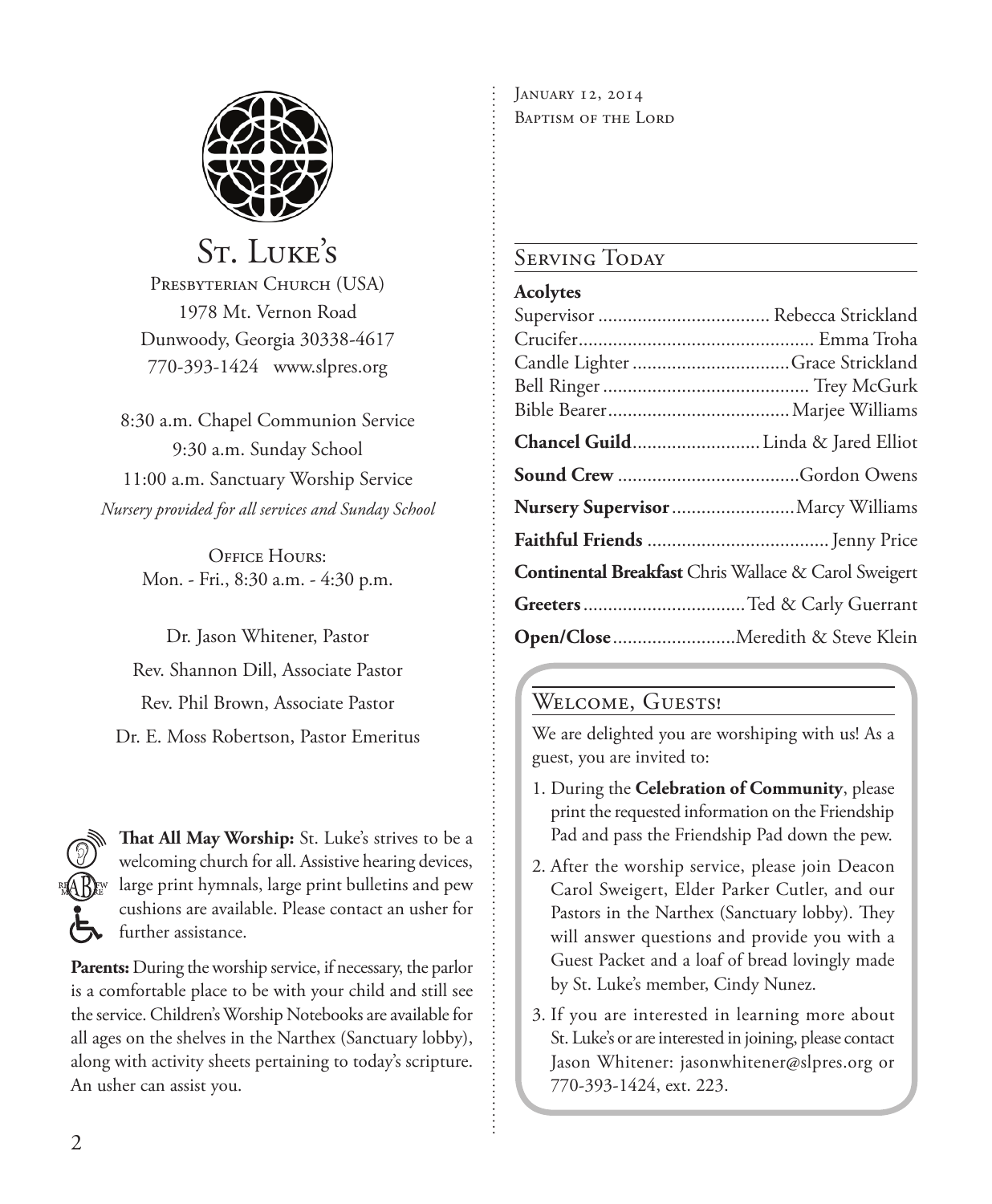# We Assemble in God's Name

# **In Preparation for Worship**

 O God of all power and majesty, You created the heavens and stretched them out. You spread forth the earth and what comes from it. You give breath to the people and spirit to those who walk on the face of the earth. You are our Lord: glory is due Your name. The former things have come to pass; we now await the new things You shall bring forth. We do indeed cry "Glory!" as we gather to worship Your name. Amen.

# **Gathering Prayer of Adoration** Jason Whitener

**Prelude** Prelude / Oskar Lindberg

**Call to Worship**  \*

Leader: Ascribe to the Lord, O heavenly beings; ascribe to the Lord glory and strength.

**People: Ascribe to the Lord the glory of God's name; worship the Lord in holy splendor.**

Leader: The voice of the Lord is over the waters; the voice of the Lord is full of majesty.

**People: May the Lord give strength to His people! May the Lord bless the people with peace.**

**All: Let us worship God!**

\* Hymn 229

**Hymn 229** From All That Dwell Below the Skies / LASST UNS ERFREUEN

**Example 2 A Celebration of Community Celebration of Community Phil Brown** 



# **Call to Prayer**  \*

Leader: The Lord be with you. **People: And also with you.** Leader: Let us pray.

3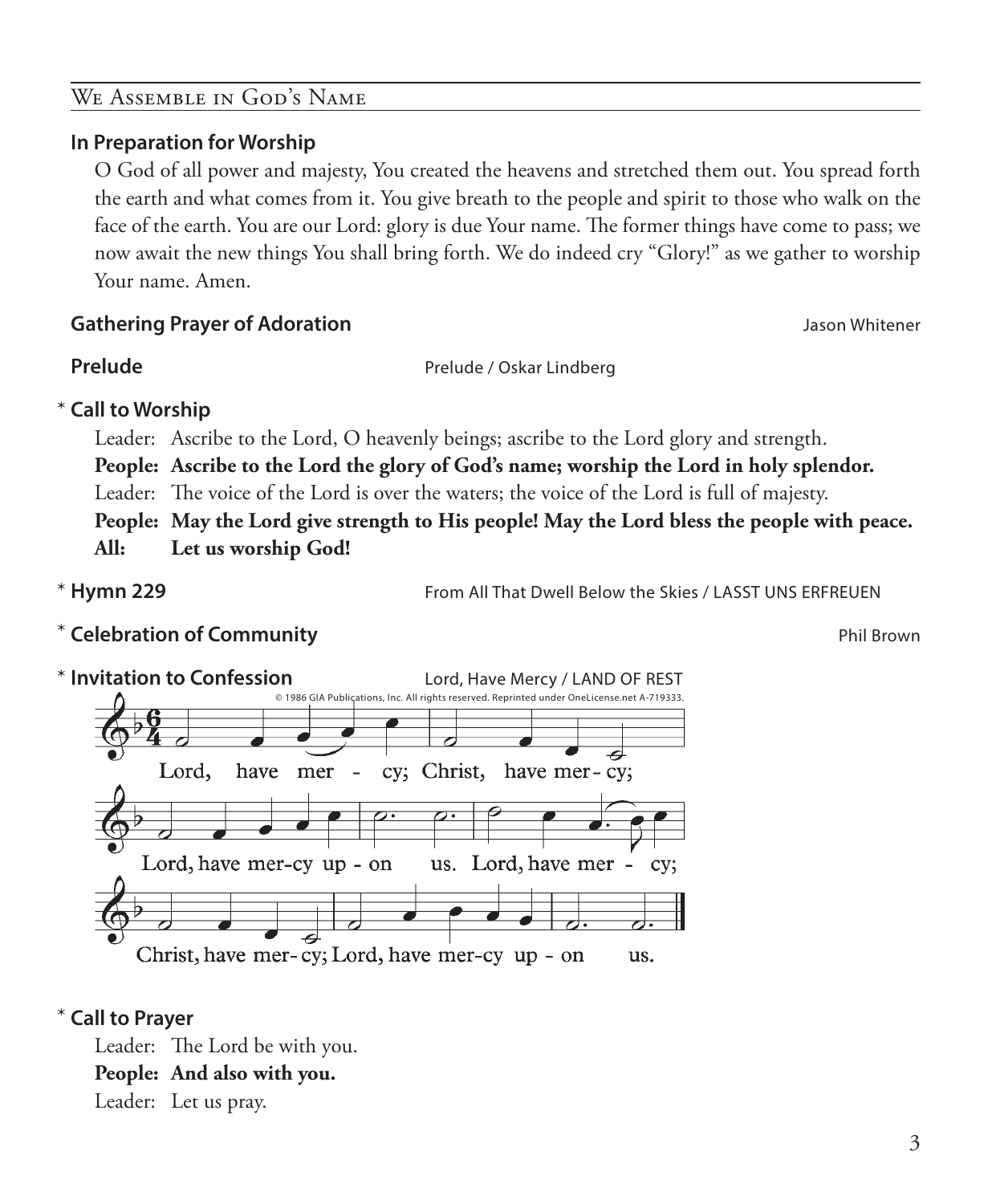# **Prayer of Confession**  \*

 **Merciful God, in baptism You grafted us into the body of Christ, promising us forgiveness of sin and newness of life. But we fail to live as forgiven people. We keep destructive habits and hold grudges. We allow our past to hold us hostage and are reluctant to welcome newness. In Your loving-kindness have mercy on us and free us from sin. Remind us of the promises You have made to us in baptism so that we may live as Your people, claimed in the waters of promise. Amen.**



**Assurance of Forgiveness** \*



# WE HEAR GOD'S WORD PROCLAIMED

# **Tell Us Our Story Phil Brown**

 Children are always welcome to stay in worship. However, parents may take your child(ren) to the nursery. Parents of children in pre-k, kindergarten, and first grade may take them to the Faithful Friends Class in Room 121.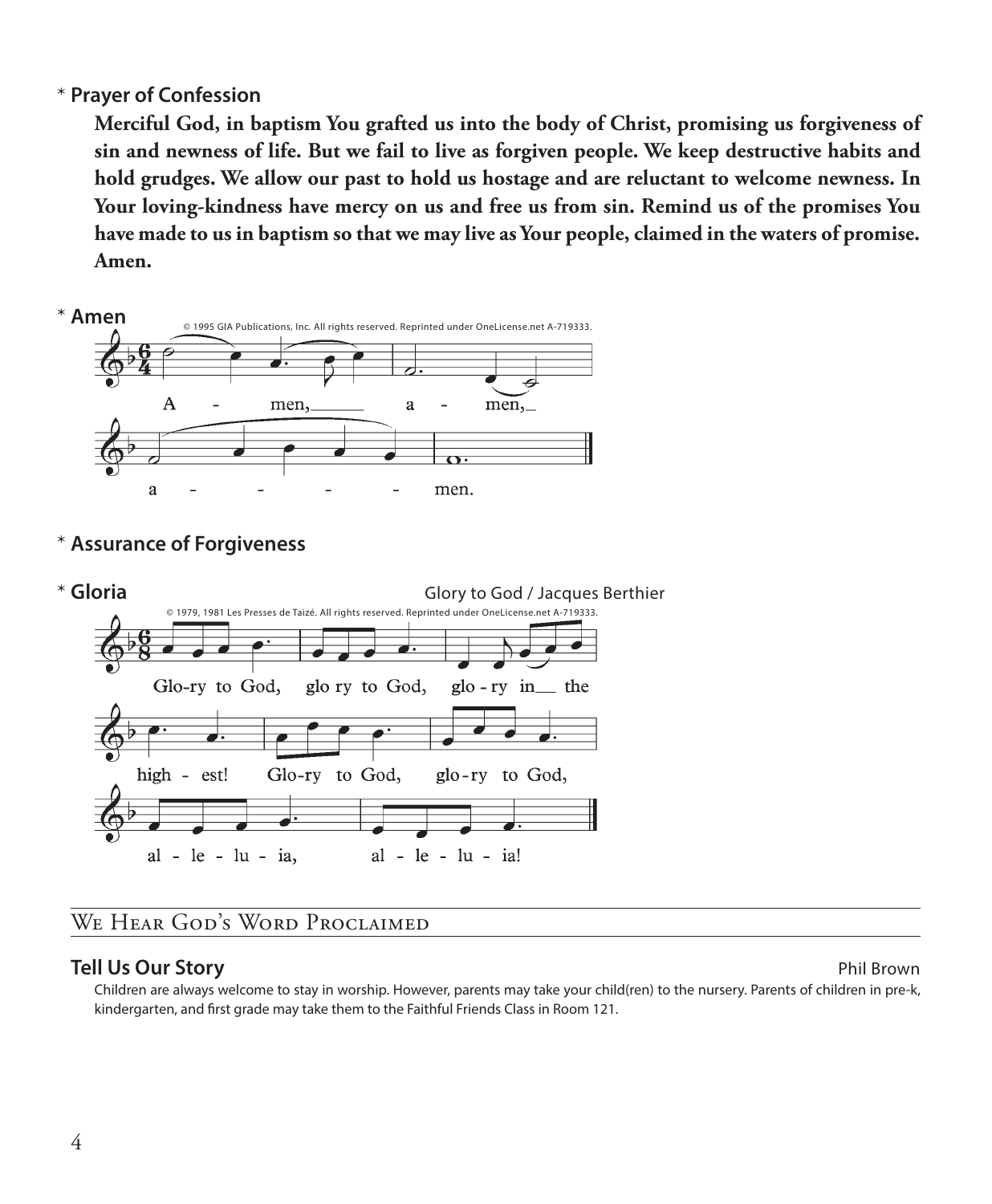# **Morning Prayer & The Lord's Prayer**

 **Our Father Who art in heaven, hallowed be Thy name. Thy kingdom come, Thy will be done, on earth as it is in heaven. Give us this day our daily bread; and forgive us our debts, as we forgive our debtors; and lead us not into temptation, but deliver us from evil. For Thine is the kingdom and the power and the glory, forever. Amen.**

| <b>Old Testament Reading</b><br>Leader: The Word of the Lord.<br>People: Thanks be to God. | Isaiah $42:1-9$                                                                                      | David Stover       |
|--------------------------------------------------------------------------------------------|------------------------------------------------------------------------------------------------------|--------------------|
| Anthem                                                                                     | The Only Son from Heaven / J. S. Bach<br>arr. K. Lee Scott                                           | Chancel Choir      |
|                                                                                            | The only Son from heaven, foretold by ancient seers, by God the Father given, in human form appears. |                    |
|                                                                                            | No sphere His light confining, no star so brightly shining as He, our Morning Star. O time of God    |                    |
|                                                                                            | appointed, O bright and holy morn! He comes, the King anointed, the Christ, the virgin born. Grim    |                    |
| death to vanquish for us to open heaven before us and bring us life again.                 |                                                                                                      | Elizabeth Cruciger |
| <b>New Testament Reading</b>                                                               | Matthew 3:13-17                                                                                      |                    |
| Leader: The Word of the Lord.                                                              |                                                                                                      |                    |
| People: Thanks be to God.                                                                  |                                                                                                      |                    |

**Sermon Remember Who You Are Manufarm Manufarm Member Who You Are Manufarm Member 2016** 

# We Respond to God's Word

# **Apostles' Creed** \*

 **I believe in God, the Father Almighty, Maker of heaven and earth, and in Jesus Christ, His only Son our Lord; Who was conceived by the Holy Ghost, born of the Virgin Mary, suffered under Pontius Pilate; was crucified, dead, and buried; He descended into hell; the third day He rose again from the dead; He ascended into heaven, and sitteth on the right hand of God the Father Almighty; from thence He shall come to judge the quick and the dead. I believe in the Holy Ghost; the holy catholic church; the communion of saints; the forgiveness of sins; the resurrection of the body; and the life everlasting. Amen.**

**Offering & Offertory I** Want to Walk As a Child of the Light, arr. Wayne Wold

#### **Response** \*

 **We give Thee but Thine own, whate'er the gift may be; all that we have is Thine alone, a trust, O Lord, from Thee.**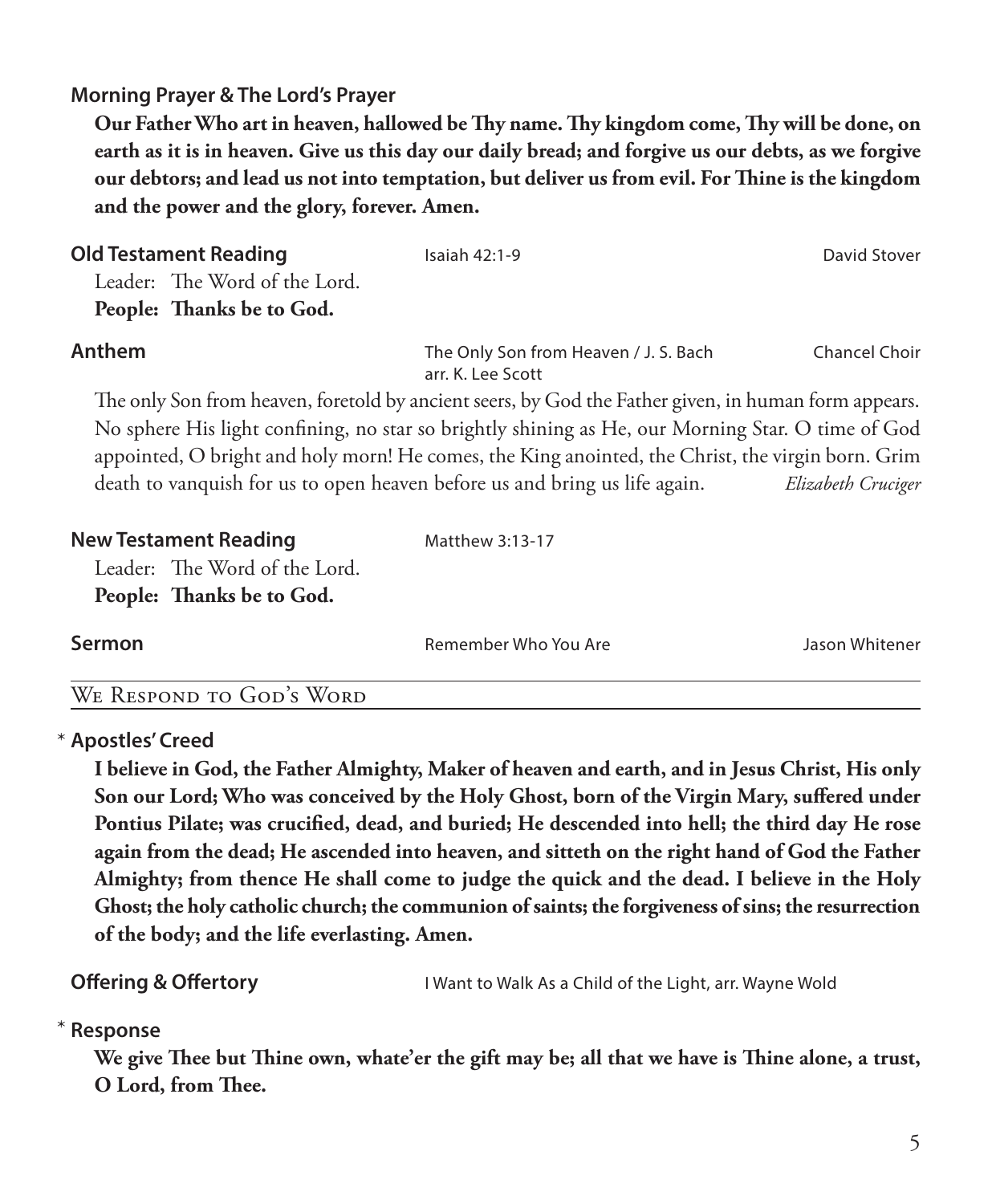# **Prayer Of Dedication** \*

# WE GO IN GOD'S NAME

\* Sending Hymn #345

Dear Lord and Father of Mankind / REST

**Benediction** \*



\* Postlude

**Postlude** O Zion, Haste; arr. Mark Sedio

# Feb. 2 is **Scottish Heritage Sunday**

Please join us as we celebrate our Scottish history and heritage as Presbyterians with bagpipes, tartan banners, and more! A reception in the Great Hall will follow the 11:00 a.m. service.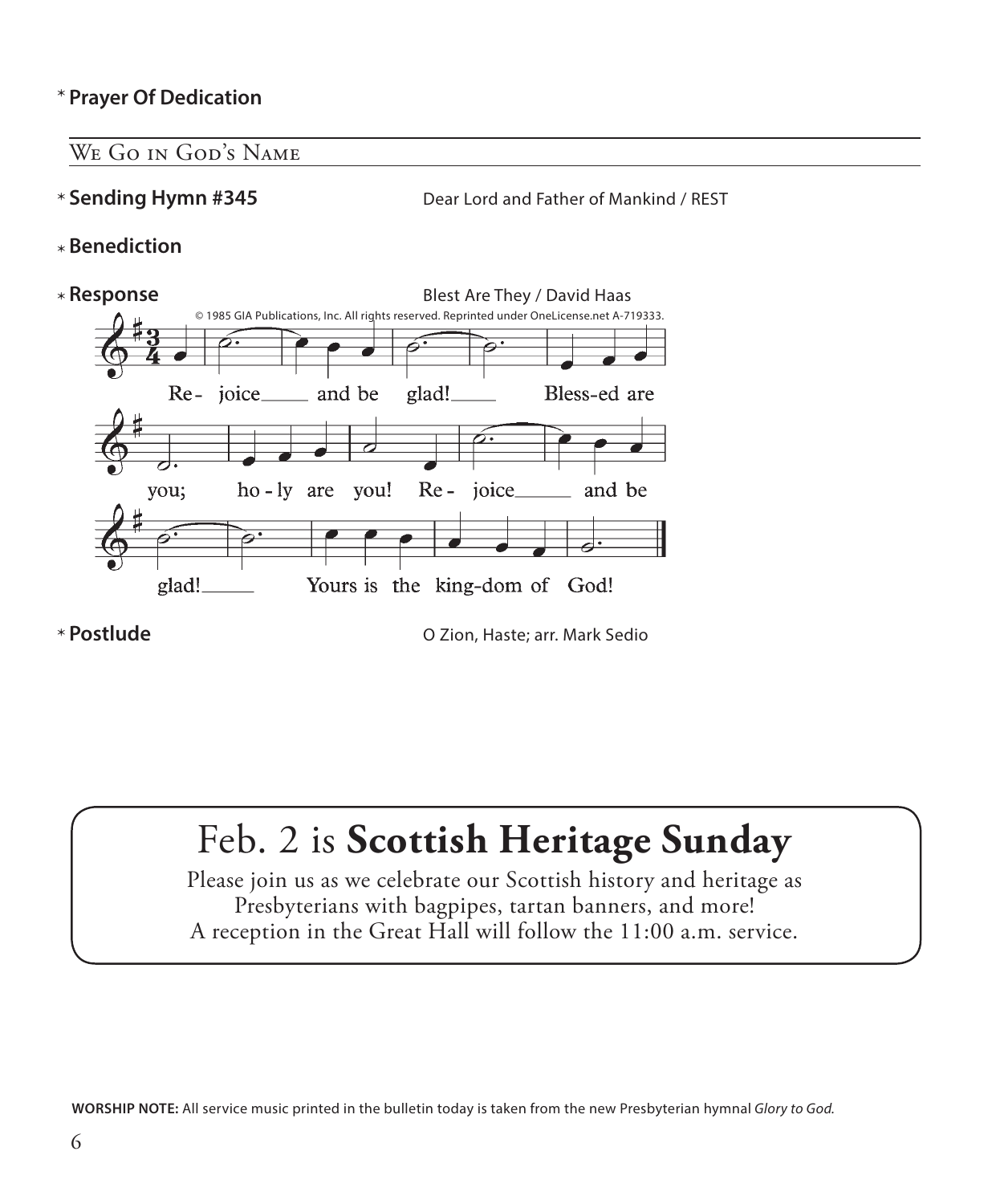### SHARE

**Next Men's Breakfast is at 8:00 a.m. on Feb. 8, 2014.** Questions? Please contact Daryl Moore: 404-993-6203 ddmoore@yahoo.com.

#### **Marriage Enrichment Group**

New couples or couples with questions may contact Kimey and Mark Reed at kimeyreed@gmail.com or 404-441-8614.

| Jan. 26    | FINCH / Rm. 203<br>$5:00-6:30$ p.m.<br>(Childcare available 4:45-6:30 p.m.)        |  |
|------------|------------------------------------------------------------------------------------|--|
| Feb. 14-16 | Marriage retreat (see below)                                                       |  |
| March 16   | <b>FINCH / Rm. 203</b><br>$5:00-6:30$ p.m.<br>(Childcare available 4:45-6:30 p.m.) |  |

**Better Marriages Getaway Weekend:** Registration is underway for the Better Marriage Getaway Weekend, "Pathways to the Heart," **Feb. 14-16**, at the Sea Palms Resort in St. Simons Island, GA. Registration fee is \$225 per couple before Jan. 13, then \$255. The hotel room is booked separately at \$129 per night. Registration forms can be found at www.BetterMarriagesGA.org or contact Kimey and Mark Reed at kimeyreed@gmail. com or 404-441-8614. This would be a fantastic Valentine's gift.

**FEAST for ALL!** Register now for our Wednesday night fellowship and learning program, which begins **Wed., Jan. 15**. Leave your completed registration form and payment in the picnic basket in Sheppard Hall or in Liz Catlett's mailbox. More details are in the brochures on our website, in the lobby, in the narthex, or in the Sheppard Hall lobby. You can sign up for dinner weekly on the blue pew cards, or call Sally Hawkins in the church office by noon on Monday.

**OWLS (Older, Wiser, Loving Seniors) Meeting, January 28:** Join us at 11:30 a.m., Tues., Jan. 28. We start with lunch at \$7 per plate as usual. Our speaker is Jeff Clemmons, who will share with us the History of Rich's Department Store, headquartered in Atlanta from 1867 until 2005 when it was replaced by Macy's. Please RSVP on the sign-up sheet on the lobby bulletin board.

**The Worship Exploratory Task Force:** We are engaged in ongoing discussions on how we can better serve our congregants in worship and we want to hear from you! Please contact a member of the committee or Bruce Jones, chair: stratocaster2@comcast.net or 404-304-5346, with your comments, concerns, and suggestions. Members of the committee are Mary Louise Connor, Parker Cutler, Debi Elkins, Jim Giesler, Jill Hudson, Tom Loftis, Clair Maxwell, Wendy Moreland, Paula Morris, Roby Price, Kimey Reed, Edna Schell, Jim Schell and Jason Whitener.

**2014 Flowers:** To give flowers in memory or in honor of someone or for a special event, sign up now! Cost is \$80. The calendar is located on the main lobby bulletin board. Questions? Call Celeste Fischer, 404-434-8099 or Faye Cashwell, 770-409-1960.

**Mark Your Calendar: Annual Chili Dinner!** This fun, adults-only event is scheduled for Saturday, **Jan. 25**. A sign-up poster will be in the lobby later in January, but we wanted to make sure you save the date! It will be held from 6:30 - 9:00 p.m. at the home of Mary and Billy Martin. Cost is \$7.50 per person. Chili with all the fixings, appetizers, desserts and drinks will be provided. This is hosted by the Martins and the Cashwells.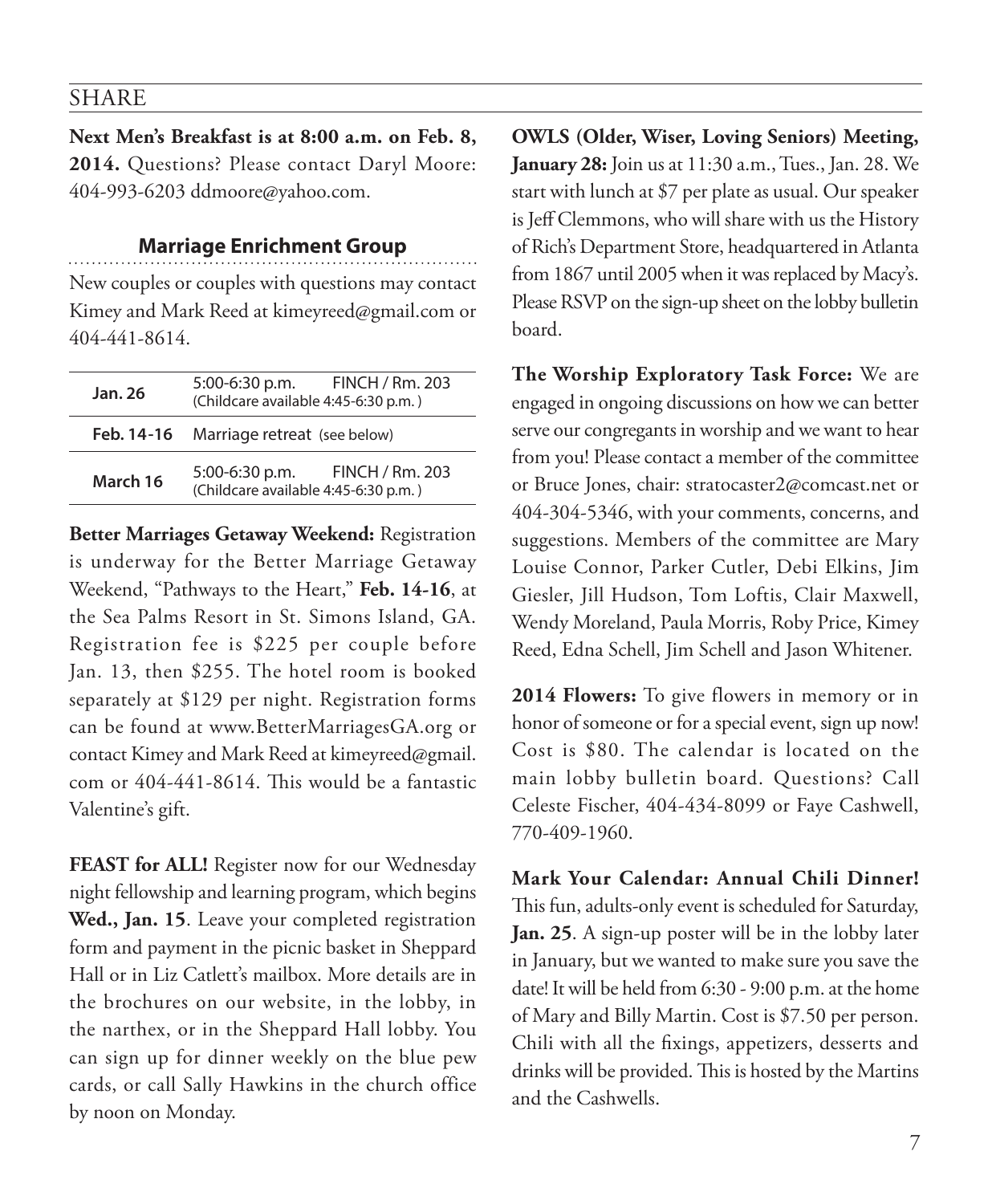# SHARE

# **From the Choir Loft**

**Contact:** Clair Maxwell (clairmaxwell@slpres.org or 770-393-1424 ext. 227).

| <b>Chancel Choir</b><br>adults            | Wednesdays, 7:30-9 p.m.    |
|-------------------------------------------|----------------------------|
| <b>Festival Ringers</b><br>youth & adults | Wednesdays, 6:15-7:15 p.m. |
| <b>Youth Choir</b>                        | resumes today              |
| 6th-12th grades                           | Sundays, 7-8 p.m.          |
| <b>Westminster Choir</b>                  | resumes Jan. 15            |
| 2nd-5th grades                            | Wednesdays, 5-5:45 p.m.    |
| <b>Cherub Choir</b>                       | resumes Jan. 15            |
| 4 years -1st grade                        | Wednesdays, 5:15-5:45 p.m. |

**Chastain @ St. Luke's,** our annual outdoor church and community event, is scheduled for Sun., April 27 at 6 pm. Once again, we invite our talented church members to participate! If you have an idea or song suggestion, please contact Clair at the church office. **We need to know your ideas and suggestions by February 1** so we can put the program together and have time to rehearse. We look forward to hearing from you!

**Faith & Film Fri., Jan. 17**

Sheppard Hall 207 (Senior High Room)

# **7:00 p.m.,** *Potluck dinner*

RSVP to Nick and Connie Nicholson at connie@ salesfitness.com to let them know you are coming. You are welcome to bring a friend!

# **7:45 p.m.,** *Movie: Chariots of Fire*

A 1981 British historical drama that tells the fact-based story of two athletes in the 1924 Olympics. One man runs for the glory of God, and one runs to overcome prejudice.

# KNOW

# **Youth Connection (SLYC)**

**SLYC Contact:** Phil Brown, philbrown@slpres.org; 770-393-1424 ext. 238.

**Youth Sunday School:** Sundays, 9:30-10:30 a.m.

**Jan. 12:** 5-7 p.m., Youth and Parent potluck and Summer trip informational meeting

**Jan. 19, preparations for Tartan Trot:** we will deliver note cards about the race to the neighborhood around the church. Bring a flashlight and wear reflective clothing. We need some parents to help drive groups around the neighborhood.

**Jan. 26:** pack race bags for the Tartan Trot.

**Jan. 27:** Summer Trip registrations and deposits due.

# **Adult Sunday School ~ 9:30-10:30 a.m.**

**Contact:** Shannon Dill, shannondill@slpres.org; 770-393-1424 ext. 229.

**Faith Foundations**, Room 232: We are studying the Gospel of Matthew with emphasis on the Church as an earthly manifestation of the kingdom of God.

**FINCH** (Families in Christ), Room 203: What does it mean to keep the Sabbath, and what does that look like today? Join us for discussion and learning.

**The New Testament, The Historical Jesus,** Room 145, Parlor

**Seasons of the Spirit,** Room 231-233: A biblicallybased discussion class following the revised common Lectionary.

**Soul Food, Finding Sustenance for Faithful Living,** Room 235: Fellowship, study and discussion on a range of topics related to spirituality in our lives. The "Thoughtful Christian" curriculum provides the source material for this class.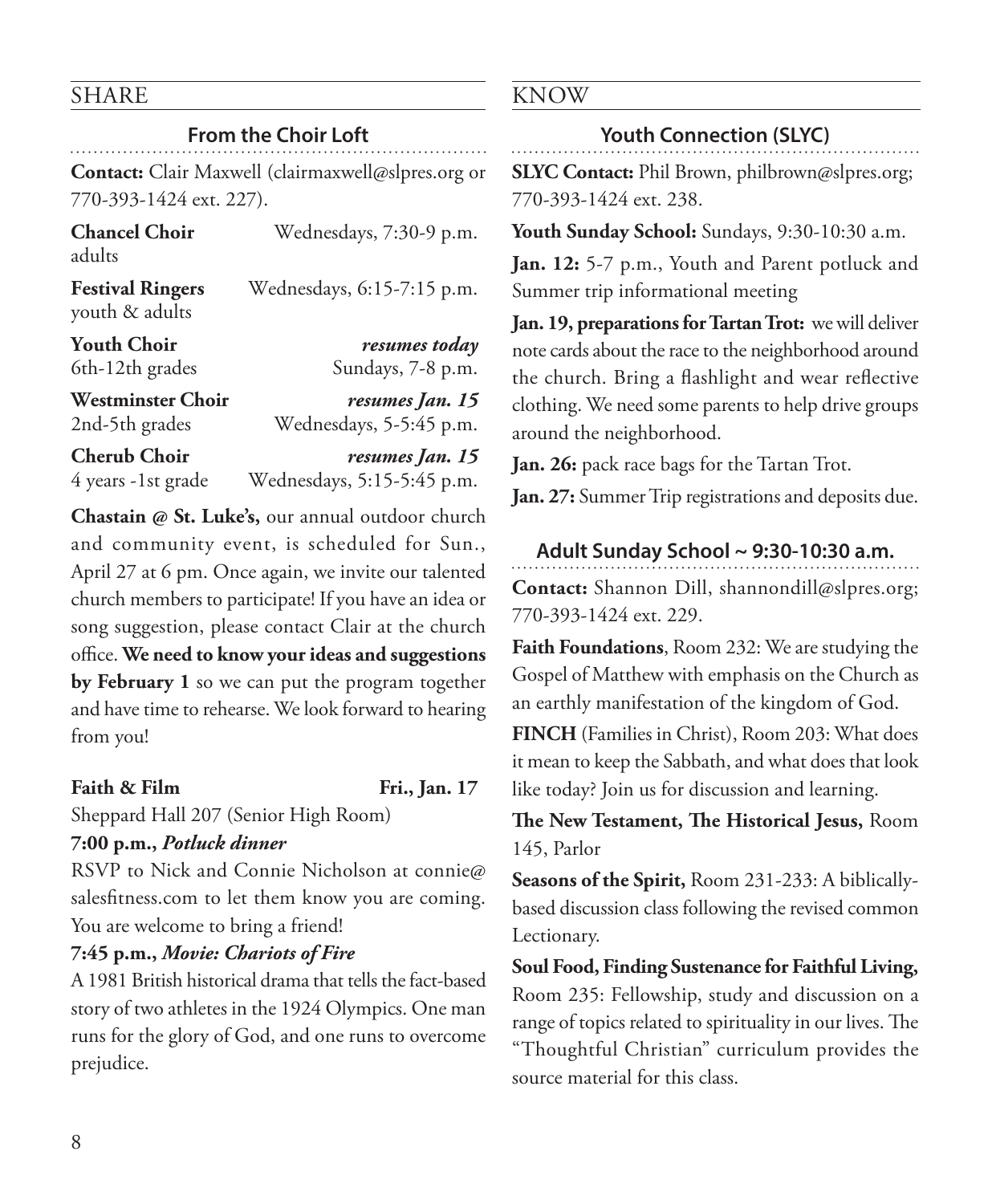**Scout Sunday is Jan. 26: Visit the Bake Sale** On the 26th, lots of homemade treats will be for sale in the lobby before and after worship. Thank you for supporting Scouting!

**Visit St. Luke's Library!** To start the new year, the library elves have displayed some books donated by Kitty Ketcham:

- all 8 books of Jan Karon's delightful *Mitford* series
- *Your God is Too Small,* by J. B. Phillips
- *The Precious Present,* by Spencer Johnson
- *The Five People You Meet in Heaven,* by Mitch Albom

### **St. Luke's Presbyterian Women (SLPW)**

**SLPW Contact:** Ellen Womack, Moderator, epwomack@bellsouth.net; 770-913-0314.

#### **J a n ua ry , 2014**

**Circle item:** Gloves and money for MARTA Breeze Cards for Crossroads Community Ministry

**Book Study:** "Namesake: When God Rewrites Your Story" by Jessica LaGrone

**Lesson:** Chapter 4: "Remember that God is Always at Work" (Naomi)

| <b>SCHEDULE</b><br>(All Circle meetings are held in the Parlor, Rm. 145) |             |                              |  |
|--------------------------------------------------------------------------|-------------|------------------------------|--|
| Jan. 26<br>Sunday                                                        |             | Sandwich Project             |  |
| Feb. 4<br>Tuesday                                                        | 7:00 p.m.   | Coordinating Team<br>Meeting |  |
| Feb. 10<br>Monday                                                        | 9:30 a.m.   | Circle 1                     |  |
| Feb. 10<br>Monday                                                        | $7:30$ p.m. | Night Circle                 |  |
| Feb. 11<br>Tuesday                                                       | 9:30 a.m.   | Circle <sub>2</sub>          |  |

#### **The Sandwich Project**

Join the Presbyterian Women in the Great Hall on Jan. 26, 9:30-2:30, as we make **10,000 sandwiches** for Atlanta homeless shelters and food kitchens. The Sandwich Project is the single largest budget item for PW; we appreciate any financial contributions to help defray the costs. Also, we are also collecting mittens to be handed out at the shelters; there is a mitten box in the lobby. Thank you!

# **8th Annual Women's Retreat: "Reflecting the Beauty of the Lord"**

**When:** Friday evening, March 14, through Sunday morning, March 16, 2014

**Cost:** \$230 (early registration deadline Sun. Jan. 26th) **Where:** Mountain Laurel Lodge at Forrest Hills Resort, Dahlonega, GA

**Details:** Available in the lobby or contact Debi Elkins (678-640-0808 or debi.elkins@att.net).

**Men's Bible Study:** Meets every Friday, year round, 6:40-8 a.m. in the Parlor, Room 145, and is led by Dave Elkins. Gather with other men before you start your day to share in Bible study and fellowship. We are studying First John.

# **News from SPLASH! Children's Ministries Contact:** Catherine Anne Thomas, cathomas@slpres.org, 770-393-1424 ext. 228.

**Jan. 24, Movie Night** in the Great Hall, 6:30 p.m.: We'll be watching Monsters University; wear your pajamas, and bring a picnic, and join the fun!

We need volunteer teachers for **Faithful Friends,** our worship education class for PreK, K and first graders. See Catherine Anne for details.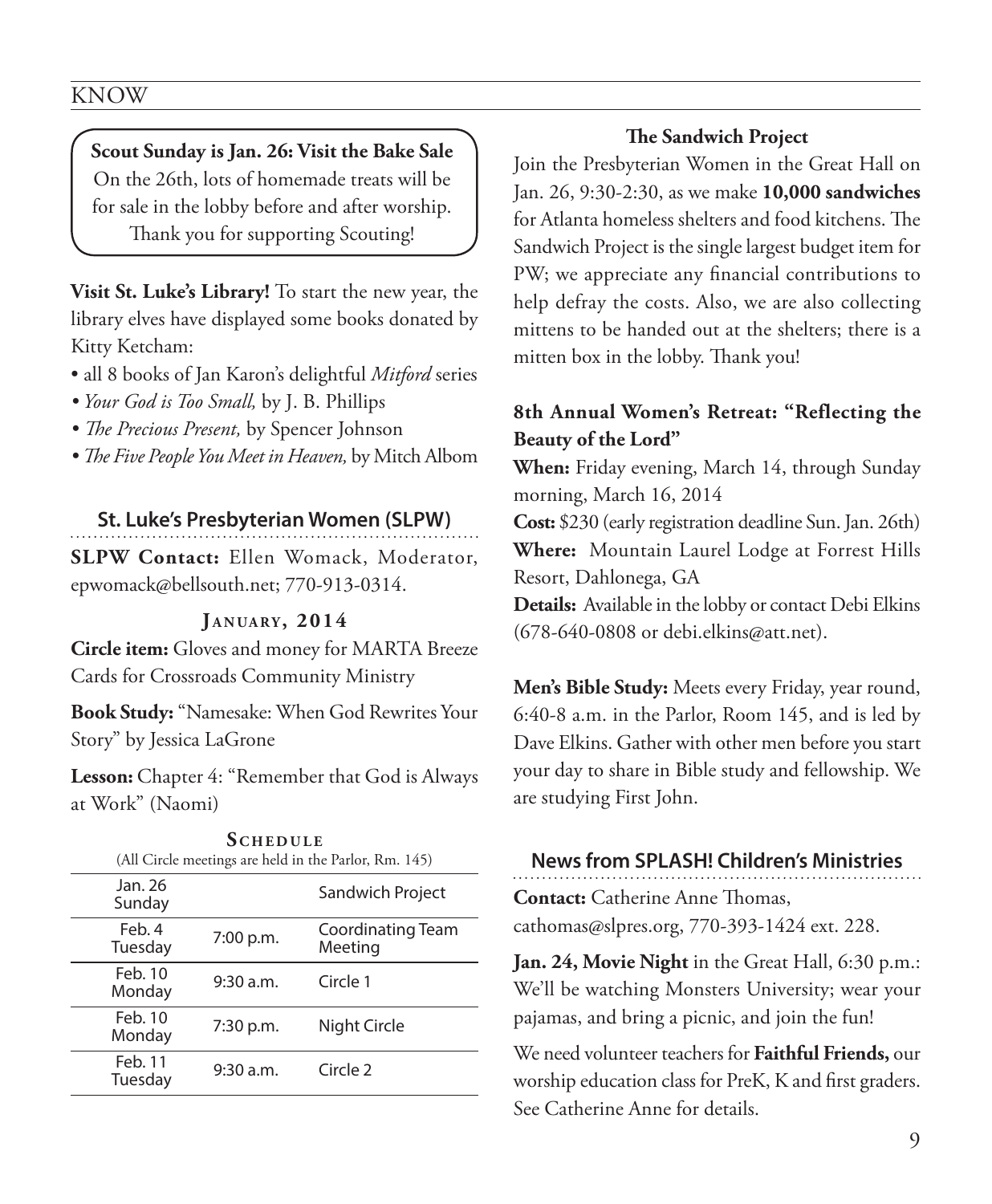# SERVE

**Buy Some, Share One:** St. Luke's ongoing food drive supports local organizations. You can help fill the pantry by buying an extra non-perishable item every time you go to the grocery store, and placing your donation in the carts in the main lobby. We are now collecting for the Community Assistance Center. The most needed items are canned meats such as chicken and tuna, peanut butter, jelly, cereal, rice, canned vegetables, cereal and toilet paper.

**Volunteers Needed to Provide Dinner:** Interfaith Outreach Home (IOH) provides transitional housing for homeless families. St. Luke's provides and delivers a meal on the third Thursday of each month. Reimbursement for IOH meals is budgeted. This typically involves approximately 10 adults and 15 children. If you, your family, or group are willing to provide and serve a meal, please put your name on the sign-up sheet on the lobby bulletin board or contact Al Bridges at 770-394-6581. **We still need volunteers for May 15, 2014.**

**Looking to serve your church?** There is a need for those willing to serve in a friendly and welcoming way as ushers. Duties include greeting everyone, passing out bulletins, taking up the offering, directing congregants during communion, and tidying up after worship. Questions? Contact John Tienken, 770-394-1104, tienkenj@gmail.com.

**Share a Dinner at Journey Night Shelter:** St. Luke's provides dinner on the fourth Sunday of the month for 26 homeless men at Journey (formerly Druid Hills). Please sign up on the sheet on the lobby bulletin board or call Al Bridges at 770-394-6581. **Volunteers are still needed for April 27, May 25, June 27, and July 27.**

**Looking for a great way to meet other St. Luke's members while serving our congregation?** St. Luke's meal ministry provides meals for families or individuals who are recovering from a recent surgery or illness, suffering from the loss of a loved one, or celebrating the birth or adoption of a new baby. If you are interested in delivering a meal to a congregation member or would like more information, please contact Krissy Williams at bkcook71@yahoo.com.

**Helping Hands:** This ministry matches short term or emergent needs in the congregation with available resources. Could you use your time and talent to assist someone in the congregation? Examples are setting up or assisting with a computer, driving a member to an appointment, helping change light bulbs. If this interests you, contact Billy Martin, billybeer214@yahoo.com or 770-441-0373. If you need the Helping Hands team, contact your Deacon.



**Tartan Trot needs you! It's not too late.** Please sign up to run, walk, sponsor and/or volunteer! Registration forms are available in the lobby or online at tartantrot.com. To volunteer, sign up in the lobby or contact Jennie Burroughs or Krissy Williams. For sponsorship questions contact Laura Singley.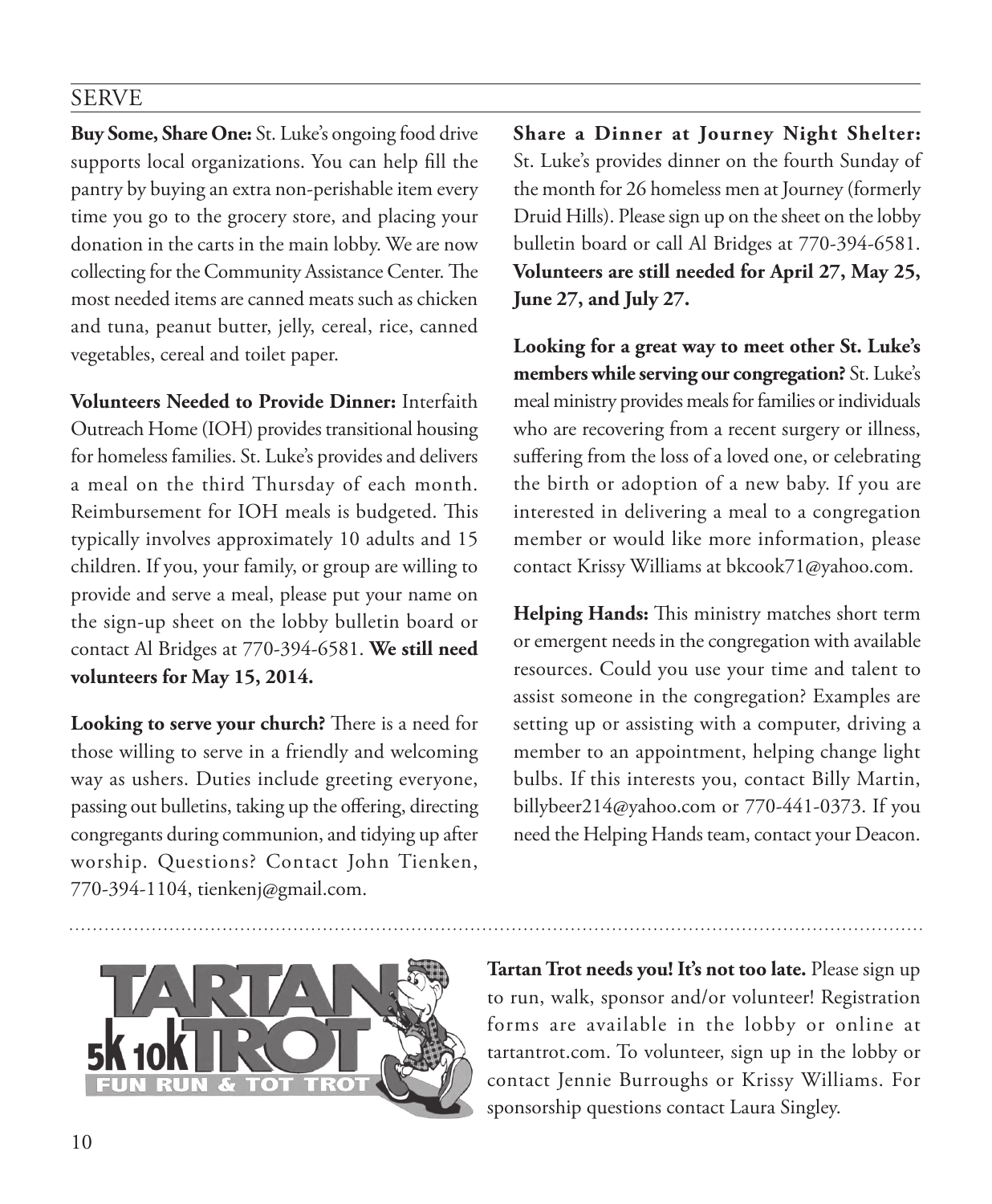# SERVE

**Get together with some friends for a continental breakfast** here at St. Luke's every Sunday morning and welcome folks as they arrive. If you and your friends could furnish one of these breakfasts, we will be glad to reimburse you. Please sign up on http:// bit.ly/slpcbrkfst or contact Jay Burton, jburton@ mfllaw.com.

**Smiles needed! Volunteer to greet** members and guests as they come in through the lobby and narthex. Families are encouraged to help. Sign up to be a greeter at http://bit.ly/slpcgreet2 or contact Jay Burton, jburton@mfllaw.com.

**Prayer Ministry:** Our St. Luke's Prayer Ministry Team is involved in intercessory prayer. Intercessory prayer is the act of praying on behalf of others. The Bible is clear that Christians are called to be intercessors. If you would like to become a part of the Prayer Ministry Team, contact Paula Barbin, barbin@fulton.K12.ga.us or 678-297-9877.

**R.O.C.K. (Reaching Out Through Crocheting & Knitting):** Wednesdays, 10 a.m. - noon. Men and women, young and not quite so young, of any skill level, are welcome! We make prayer shawls, layette sets for preemies, squares for blankets, and other items for outreach projects.

# Dear SLPC Friends:

Our next opportunity to host homeless children and their parents is the **week of February 2-9**. The signup link is just like the last one except that the URL ends with 5 (for our fifth hosting week):

# **www.SignUpGenius.com/go/805084CAFAF28A75-slpc5**

Or, go to www.signupgenius.com, search for slpcfamilypromise@yahoo.com, and sign up.

We have adjusted the schedule based on your feedback. Guest families now usually have cars… often very basic, but a car nonetheless. This has reduced the need for driving the van and there is less 'afternoon hosting' on weekdays. Because guests seem to arrive later for dinner, we have pushed the dinner slot to 6:30-8:30 (plan to eat closer to 7:00). We want to keep bedtime the same, so we are going to remove the evening host slot after dinner.

Thank you for all you do for these families.

David King 770-598-8682 (mobile) / 770-394-2742 (home) / cardheel@yahoo.com